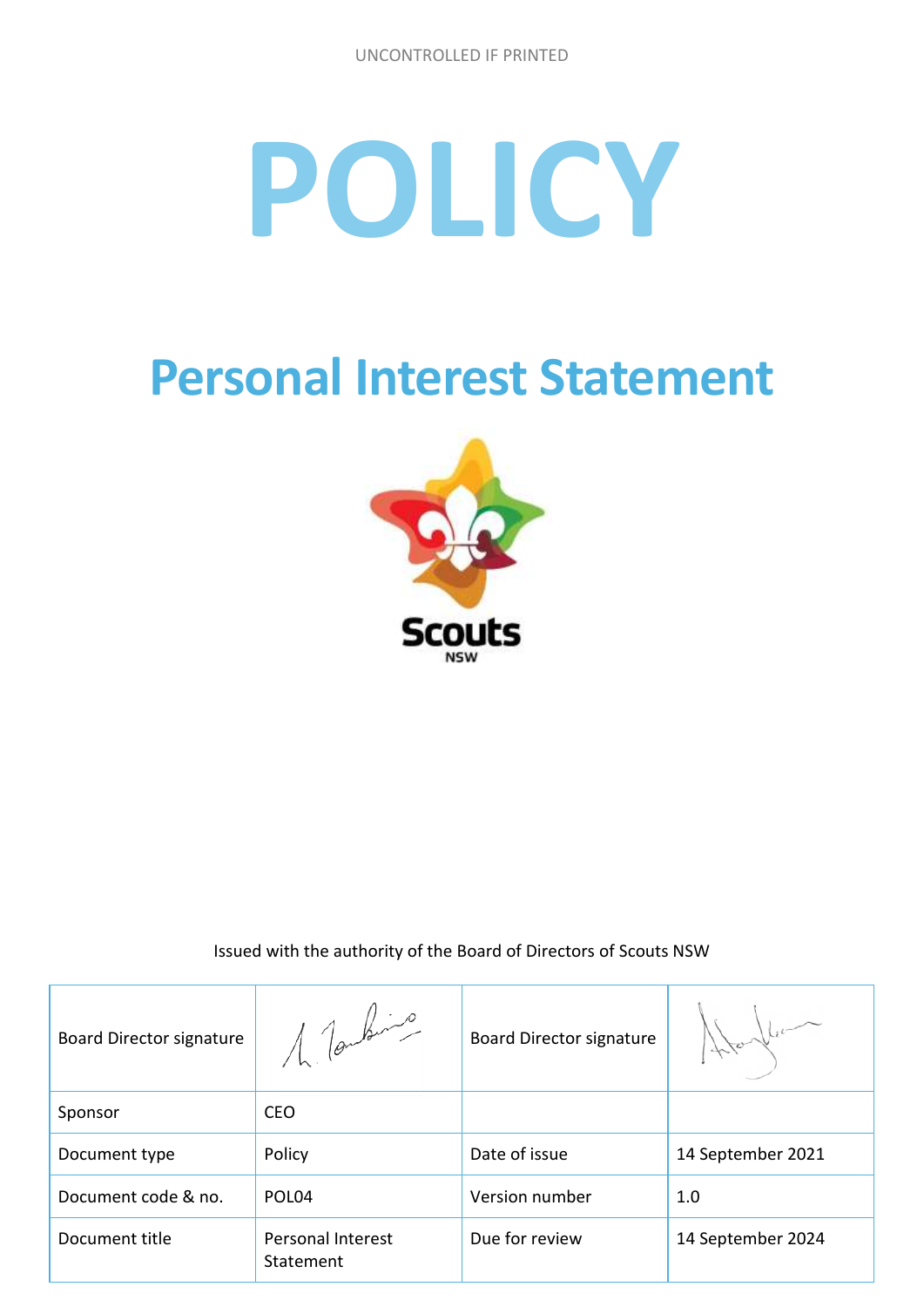# **Personal Interest Statement**

### 1 Overview

The Personal Interest Statement sets out the requirements for all personnel, volunteers, contractors and sub-contractors to abide by when conducting procurement of goods and services.

## 2 Statement of Intent

- 2.1 Regardless of the source of funding, no personal benefit, financial or otherwise will be derived by any members, employees, partners, agents, volunteers, contractors and subcontractors (including employees of sub-contractors), their family or friends from the supply of goods and services to Scouts NSW. This applies to all areas of operation across Scouts NSW.
	- (a) Funding: including, but is not limited to, membership fees, fundraising, grants and donations.
	- (b) Otherwise: including, but is not limited to, goods, services, favours, use of facilities, in-kind benefits and gifts.
- 2.2 This policy excludes funds raised and collected in the Community (not being Grant funding) at a local Scout Group Formation level to fund activities including procurement of goods and services up to the value of \$2,500 which must be recorded in the Scout Group Formation's annual financial statement (AR1).
- 2.3 Any exception to this policy must be sought in writing to the Chief Operating Officer, who will review and make a recommendation to the Chief Executive Officer. The decision will be made by the CEO. All exceptions granted will be presented to the Audit and Risk Committee and then to the Board, on a quarterly basis for formal noting.

# 3 Reporting Requirements

#### Regular reporting

3.1 All conflict-of-interest declarations provided to Scouts NSW, findings of spot audits, annual returns and exceptions granted by the CEO will be provided to the Audit and [Risk Committee, and then to the Board, for formal noting. \(Refer Section 3: PR037](https://www.nsw.scouts.com.au/members-services/policies-and-resources/policies/pro37-conflicts-of-interest-v2-0-final-signed/)  Conflict of Interest).

#### Annual Returns

3.2 All formations will be required to confirm compliance with the Personal Interest Policy Statement in their Annual Returns (AR1) which are to be declared at each formations ARP.